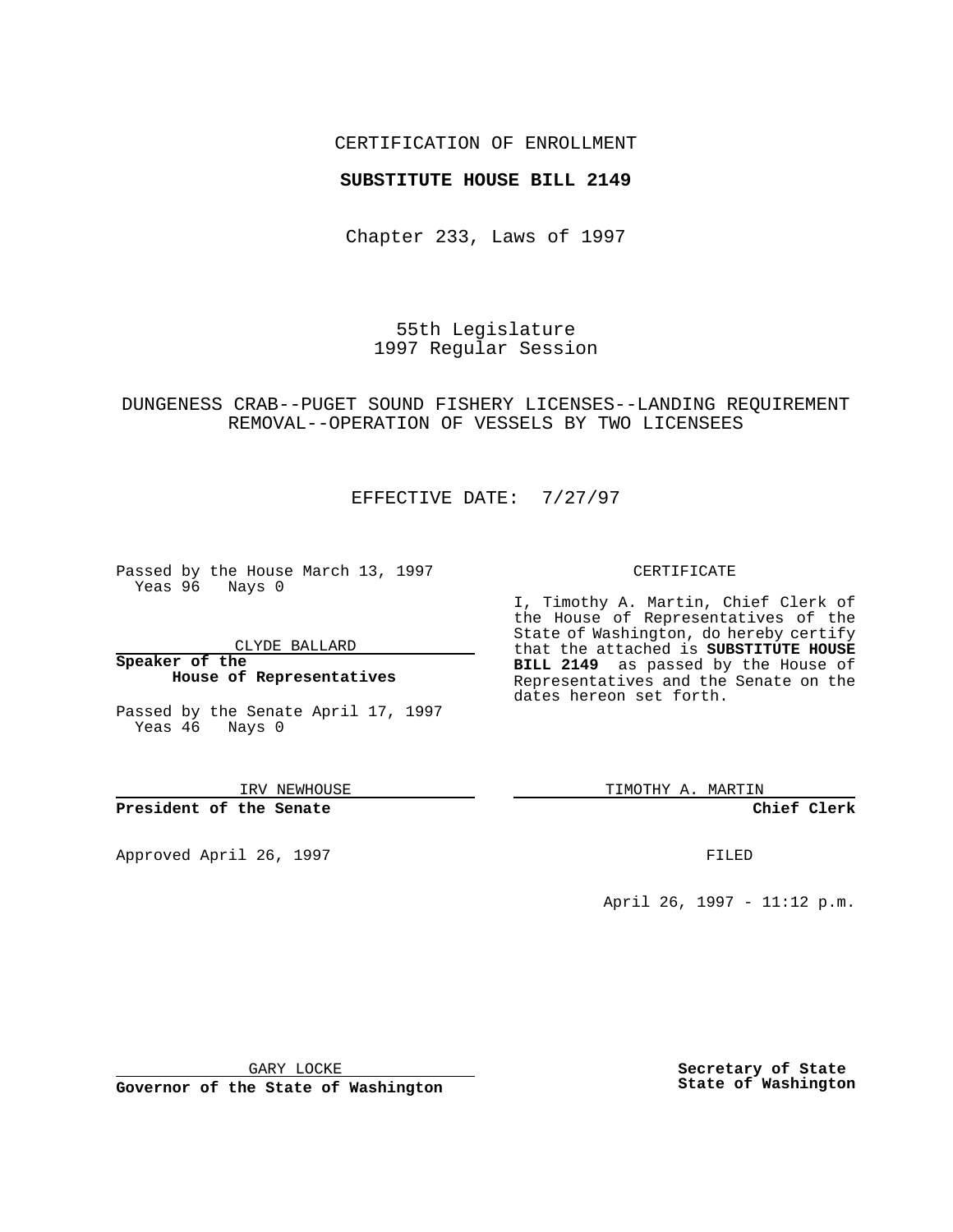# **SUBSTITUTE HOUSE BILL 2149** \_\_\_\_\_\_\_\_\_\_\_\_\_\_\_\_\_\_\_\_\_\_\_\_\_\_\_\_\_\_\_\_\_\_\_\_\_\_\_\_\_\_\_\_\_\_\_

\_\_\_\_\_\_\_\_\_\_\_\_\_\_\_\_\_\_\_\_\_\_\_\_\_\_\_\_\_\_\_\_\_\_\_\_\_\_\_\_\_\_\_\_\_\_\_

Passed Legislature - 1997 Regular Session

### **State of Washington 55th Legislature 1997 Regular Session**

**By** House Committee on Natural Resources (originally sponsored by Representatives Linville, Buck, Regala, Gardner, Kessler and Anderson)

Read first time 03/05/97.

 AN ACT Relating to removing landing requirements for the Puget Sound commercial crab fishery and allowing two licensees to operate one vessel; and amending RCW 75.30.130 and 75.28.048.

BE IT ENACTED BY THE LEGISLATURE OF THE STATE OF WASHINGTON:

 **Sec. 1.** RCW 75.30.130 and 1993 c 340 s 34 are each amended to read as follows:

 (1) It is unlawful to take dungeness crab (Cancer magister) in Puget Sound without first obtaining a dungeness crab--Puget Sound fishery license. As used in this section, "Puget Sound" has the meaning given in RCW 75.28.110(5)(a). A dungeness crab--Puget Sound fishery license is not required to take other species of crab, including red rock crab (Cancer productus).

13 (2) Except as provided in subsections (3) and  $((+7))$  (6) of this section, after January 1, 1982, the director shall issue no new dungeness crab--Puget Sound fishery licenses. Only a person who meets the following qualification((s)) may renew an existing license: 17 ( $(\overline{a})$ ) The person shall have held the dungeness crab--Puget Sound fishery license sought to be renewed during the previous year or acquired the license by transfer from someone who held it during the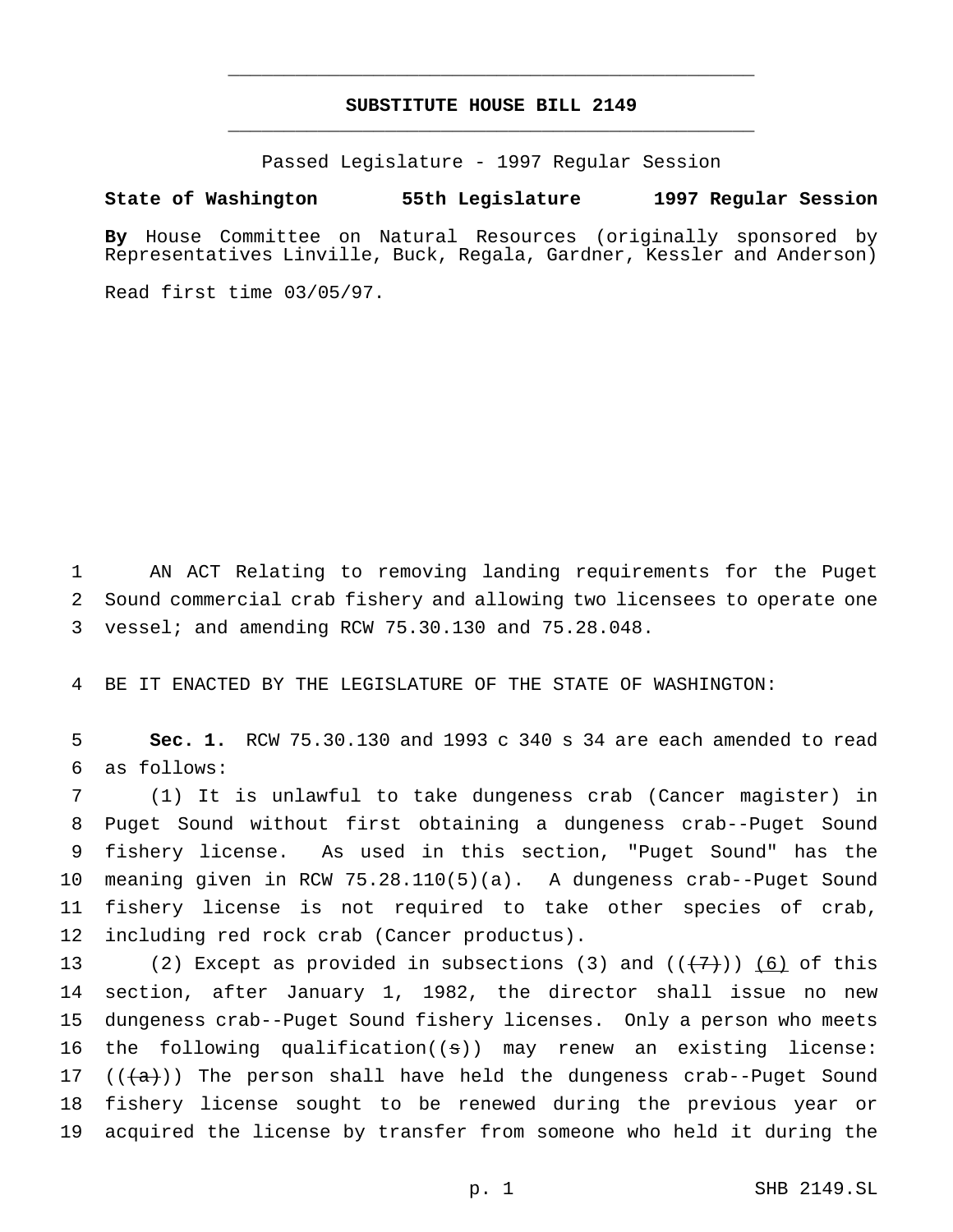previous year, and shall not have subsequently transferred the license 2 to another person( $\mathfrak{f}$  and

 (b) The person shall document, by valid shellfish receiving tickets issued by the department, that one thousand pounds of dungeness crab were caught and sold during the previous two-year period ending on December 31st of an odd-numbered year:

(i) Under the license sought to be renewed; or

8 (ii) Under any combination of the following commercial fishery 9 licenses that the person held when the crab were caught and sold: Crab pot--Non-Puget Sound, crab ring net--Non-Puget Sound, dungeness crab-- Puget Sound. Sales under a license other than the one sought to be 12 renewed may be used for the renewal of no more than one dungeness 13 crab--Puget Sound fishery license)).

 (3) Where the person failed to obtain the license during the previous year because of a license suspension, the person may qualify for a license by establishing that the person held such a license during the last year in which the license was not suspended.

18 (4) ((The director may reduce or waive the poundage requirement established under subsection (2)(b) of this section upon the recommendation of a review board established under RCW 75.30.050. The 21 review board may recommend a reduction or waiver of the poundage requirement in individual cases if, in the board's judgment, 23 extenuating circumstances prevent achievement of the poundage 24 requirement. The director shall adopt rules governing the operation of 25 the review boards and defining "extenuating circumstances."

 $(26 \leftarrow \{5\})$ ) This section does not restrict the issuance of commercial crab licenses for areas other than Puget Sound or for species other than dungeness crab.

29 ( $((6)$  Subject to the restrictions in section 11 of this act,)) (5) Dungeness crab--Puget Sound fishery licenses are transferable from one license holder to another.

 $((+7))$  (6) If fewer than two hundred persons are eligible for dungeness crab--Puget Sound fishery licenses, the director may accept applications for new licenses. The director shall determine by random selection the successful applicants for the additional licenses. The number of additional licenses issued shall be sufficient to maintain two hundred licenses in the Puget Sound dungeness crab fishery. The director shall adopt rules governing the application, selection, and issuance procedures for new dungeness crab--Puget Sound fishery